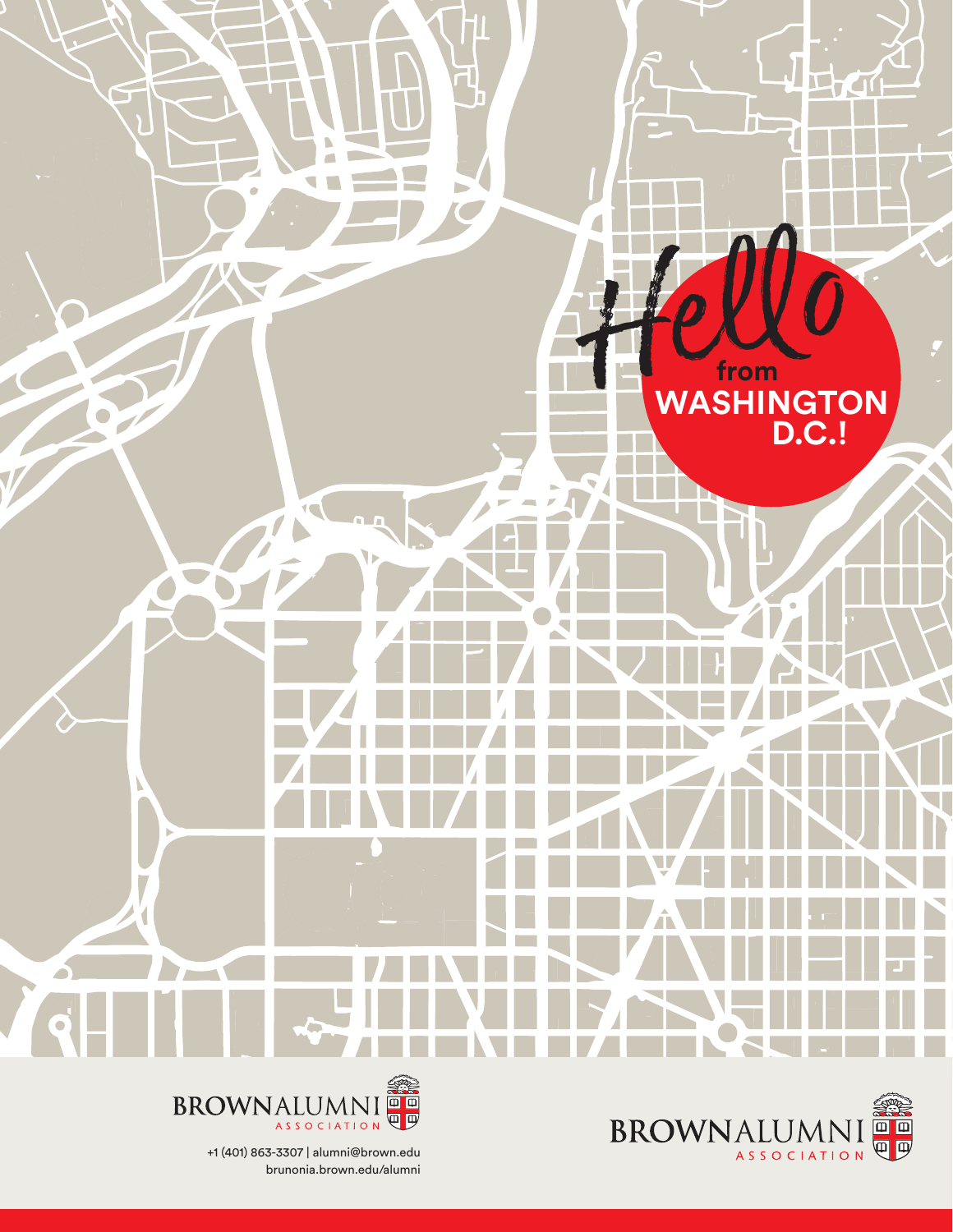

## HOUSING

These neighborhoods are young alumni favorites.

### **Columbia Heights**

"It's the best for recent grads! Full of young people." *Maxine J. '16*

"Generally more affordable, often more communityoriented, still accessible to most work."

*Shefali L. '14*

"Probably the most reasonably priced option with lots of row houses, the Target, and a nearby Giant. This neighborhood also has all the small Salvadoran and Cuban places where you can fill yourself with pupusas and mofongo." *Amy S. '14*

**U Street** "U is the loudest neighborhood" but that's because all the bars, clubs, and restaurants are here. Trader Joe's is right nearby, and some other great neighborhoods are walkable as well"

*Amy S. '14*

**Welcome to D.C.!** The Brown Club of Washington, D.C. has crowdsourced recommendations from recent Brown grads in the area for favorite places to eat, play and explore around town. Get the most out of this vibrant city by sampling some of these tried-and-true destinations and experiences. Enjoy!

Your fellow Brown alumni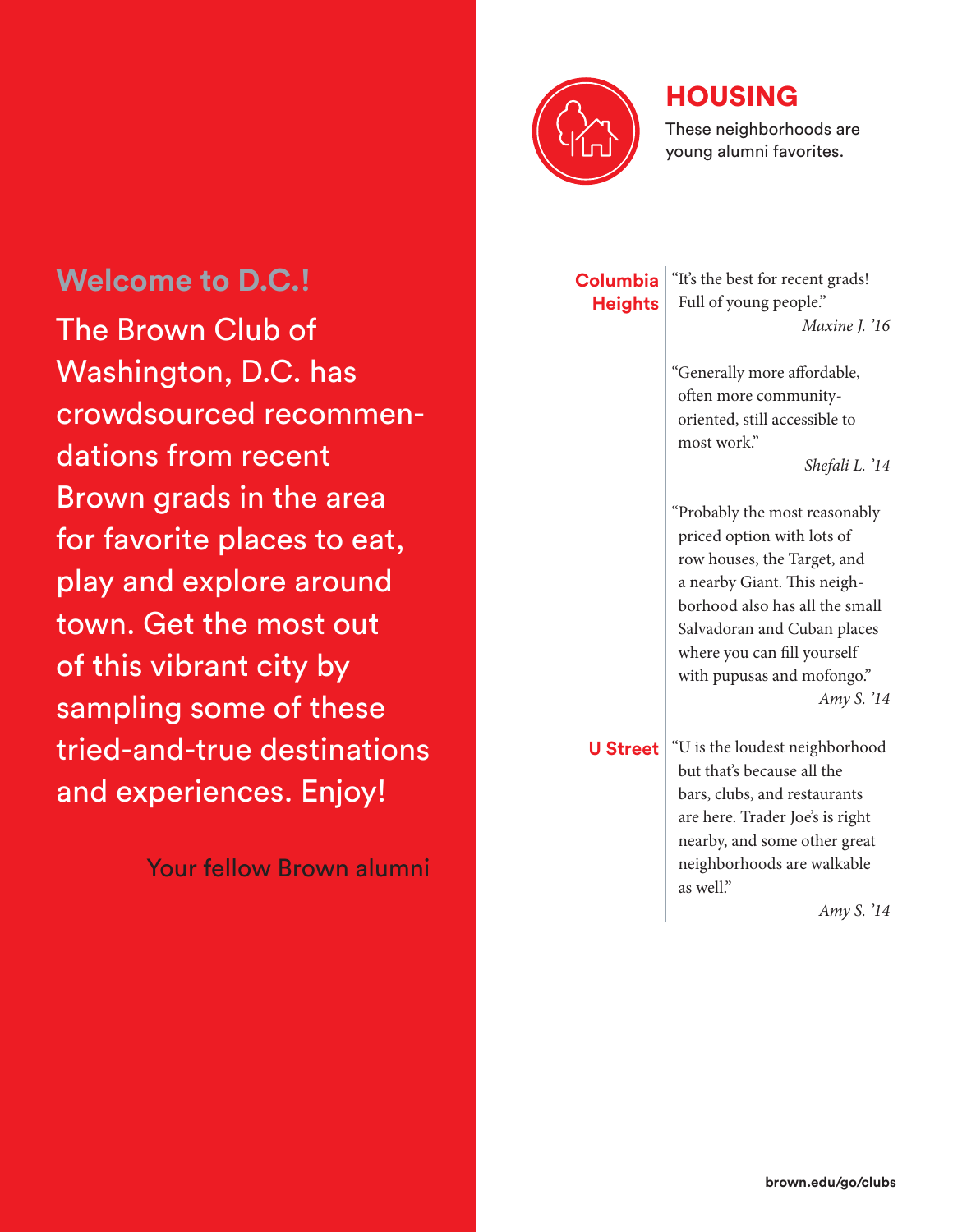

### HOUSING

These neighborhoods are young alumni favorites.

**Adams Morgan** "Everyone lives in AdMo, but Capitol Hill is cheaper and more convenient—plus there's a Trader Joe's now." *Margaret B. '14*

**Shaw** Shaw/Logan Circle because it's so walkable! Walkable to all metro lines, downtown, U street"

*Brisa B. '15*

"Shaw: this place is up and coming with more and more hip restaurants opening every day. There are some nice apartment buildings and charming cafes. Some sections can be a bit rough but overall very cute."

*Amy S. '14*

"Columbia Heights, Mt. Pleasant, Petworth. All of these neighborhoods are full of young professionals, are close to Metro lines and have more affordable things to do for folks who are still establishing their careers."

Michelle V. '12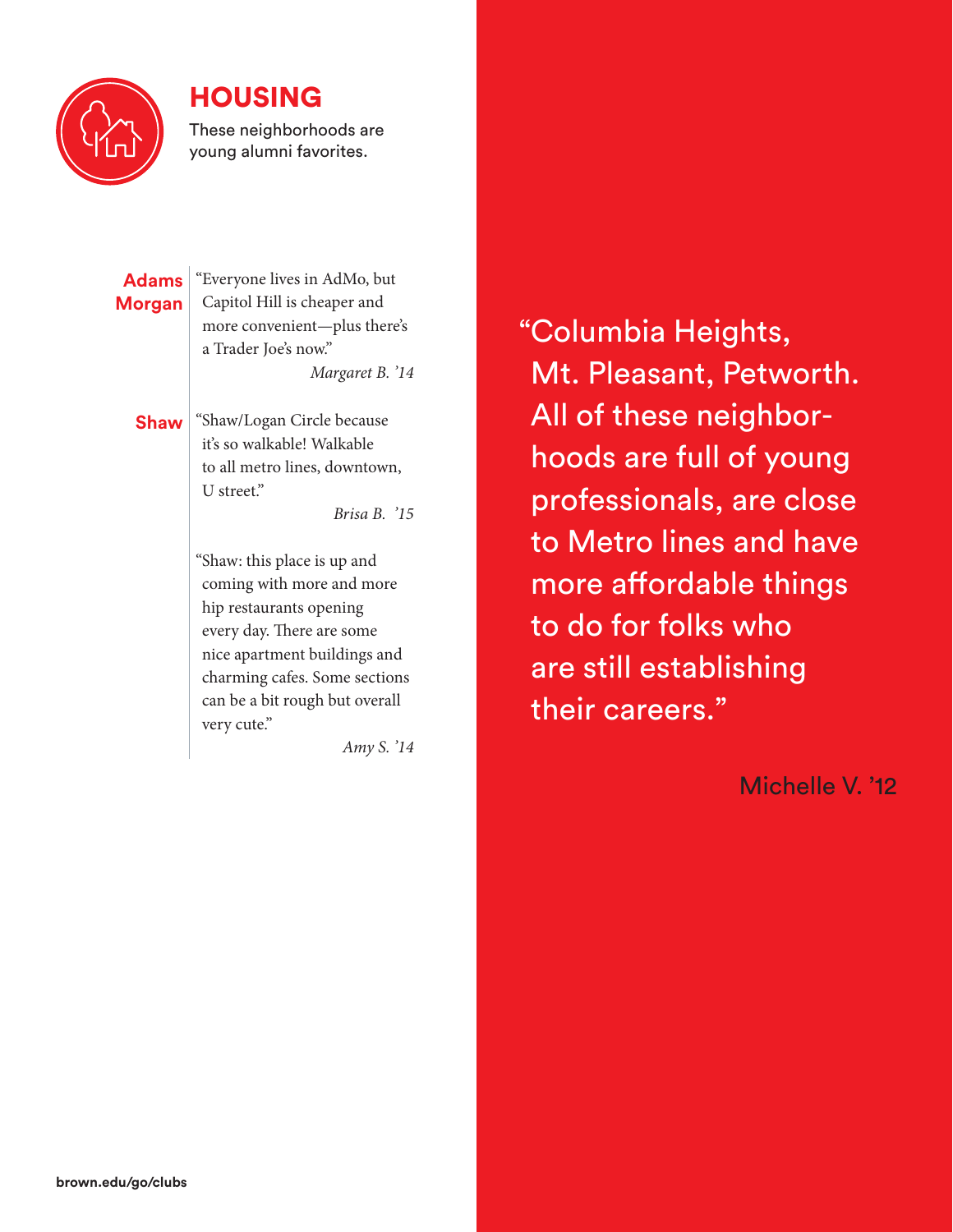

# DINING & NIGHTLIFE

The best spots to kick up your heels and enjoy an evening with friends.

| <b>The Midlands</b>                  | "Beer Garden, good for casual<br>get-togethers and for those<br>who want to get a taste of the<br>DC patio life. They are dog<br>friendly, have pool tables,<br>big picnic tables and a nice<br>selection of beer."<br>Michelle V. '12                                                                                   |
|--------------------------------------|--------------------------------------------------------------------------------------------------------------------------------------------------------------------------------------------------------------------------------------------------------------------------------------------------------------------------|
| <b>Bantum King</b>                   | "Best Ramen in DC."<br>Alana '16                                                                                                                                                                                                                                                                                         |
| <b>Red Derby</b>                     | "Red Derby on 14th Street is<br>a great bar with a roof deck<br>and a chill environment.<br>It's affordable and the staff<br>are great."<br>Claire A. '15                                                                                                                                                                |
| <b>Busboys &amp;</b><br><b>Poets</b> | "A DC must. Every Brunonian<br>loves a restaurant with a side of<br>social justice. The food is great,<br>there is space to work, and<br>all of the people there are<br>interesting. Not to mention<br>the book store always has<br>something interesting to read<br>if you have to wait for a seat."<br>Michelle V. '12 |

# "Make sure to try Ethiopian food—that's something special that D.C. offers."

Amy S.'14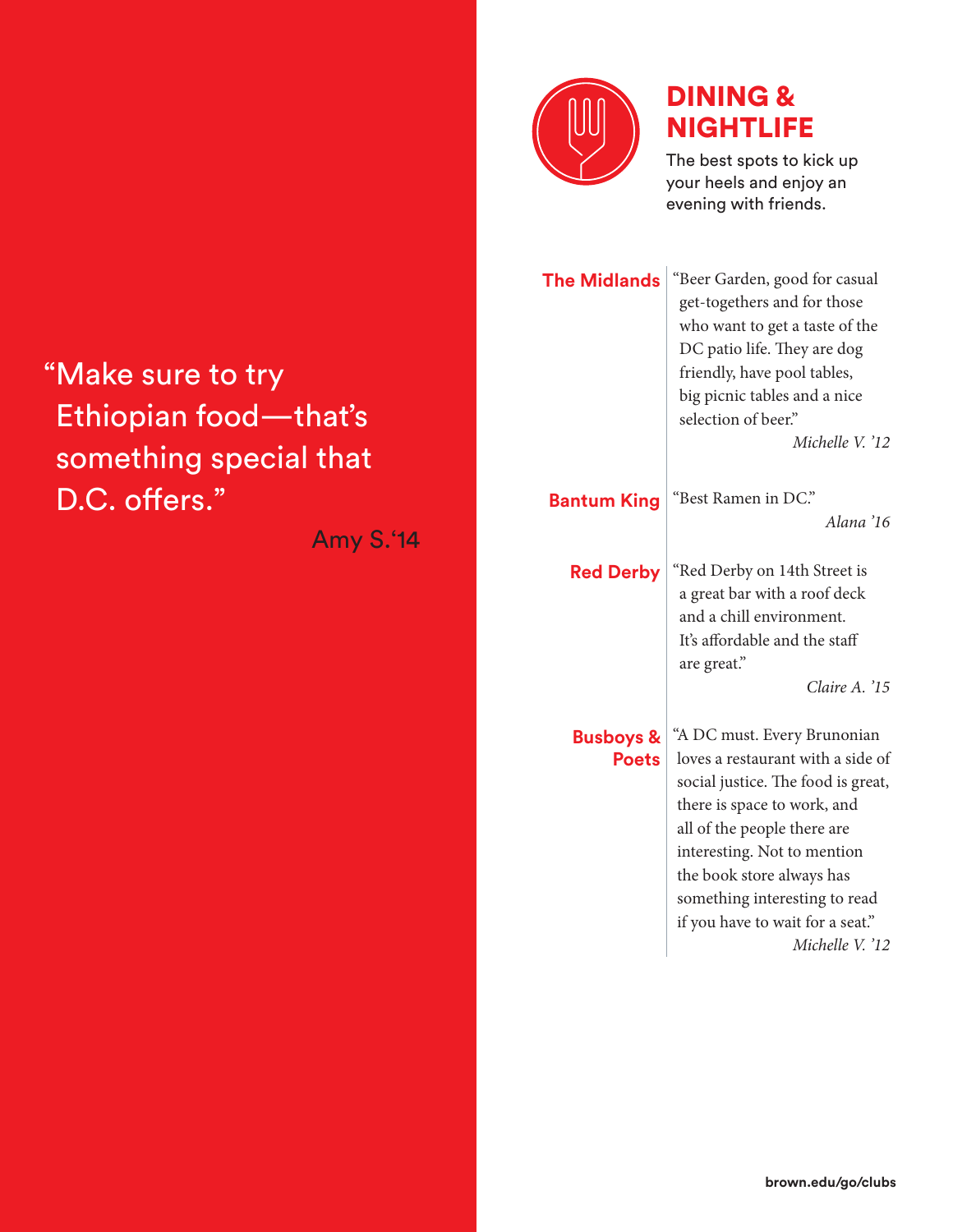

**Busboys & Poets**

## DINING & **NIGHTLIFE**

The best spots to kick up your heels and enjoy an evening with friends.

"For those who like reading and/or activism, check out both Politics and Prose author



# MAKING NEW MEMORIES

Not-to-miss local experiences.

**Museums** "The National Portrait Gallery/ American Art Museum is my favorite Smithsonian museum se it's not as crowded as the National Mall, nere is a huge atrium center that is lovely to to people-watch among ater features and lush  $\sum_{i=1}^{\infty}$ 

*Amy S. '14*

a party at a Smithsonian am—they happen onally, just sign up for useum mailing lists." *Margaret B. '14*

e free museums, ally the National um of African American y and Culture." *Alana '16*

**v** Blossom Festival arade, DC Beer Fest,  $\n *Time* Fest.$ 

*Jon F. '12*

|                      | events and Busboys & Poets<br>events. Both are amazing<br>bookstores and coffee shops<br>that work hard to host<br>free events that bring the<br>community together."<br>Claire A. '15 | becau<br>the on<br>and th<br>in the<br>sit in t<br>the wa<br>plants |
|----------------------|----------------------------------------------------------------------------------------------------------------------------------------------------------------------------------------|---------------------------------------------------------------------|
| <b>Agora</b>         | "An amazing bottomless<br>Middle Eastern food-and-<br>drink brunch."<br>Jon F. '12                                                                                                     | "Go to<br>muset<br>occasi<br>the m                                  |
| <b>Hip City Veg</b>  | "It's fast food for vegans!"<br>Margaret B. '14                                                                                                                                        | "All the                                                            |
| <b>A Baked Joint</b> | "The cafe of choice if you want<br>freshly baked pastries and<br>sandwiches, and delicious<br>coffee (chaider is here like in<br>Blue State)No WiFi here                               | especia<br>Museu<br>Histor                                          |
|                      | <b>Festivals</b><br>though, and it gets crowded."<br>Amy S. '14                                                                                                                        | "Cherr<br>and Pa<br>DC W                                            |
|                      | "Good coffee, good biscuits,<br>good vibes."<br>Margaret B. '14                                                                                                                        |                                                                     |
| <b>Cobalt</b>        | "A well-known gay club,<br>good for a fun and inclusive<br>night out."<br>Michelle V $'12$                                                                                             |                                                                     |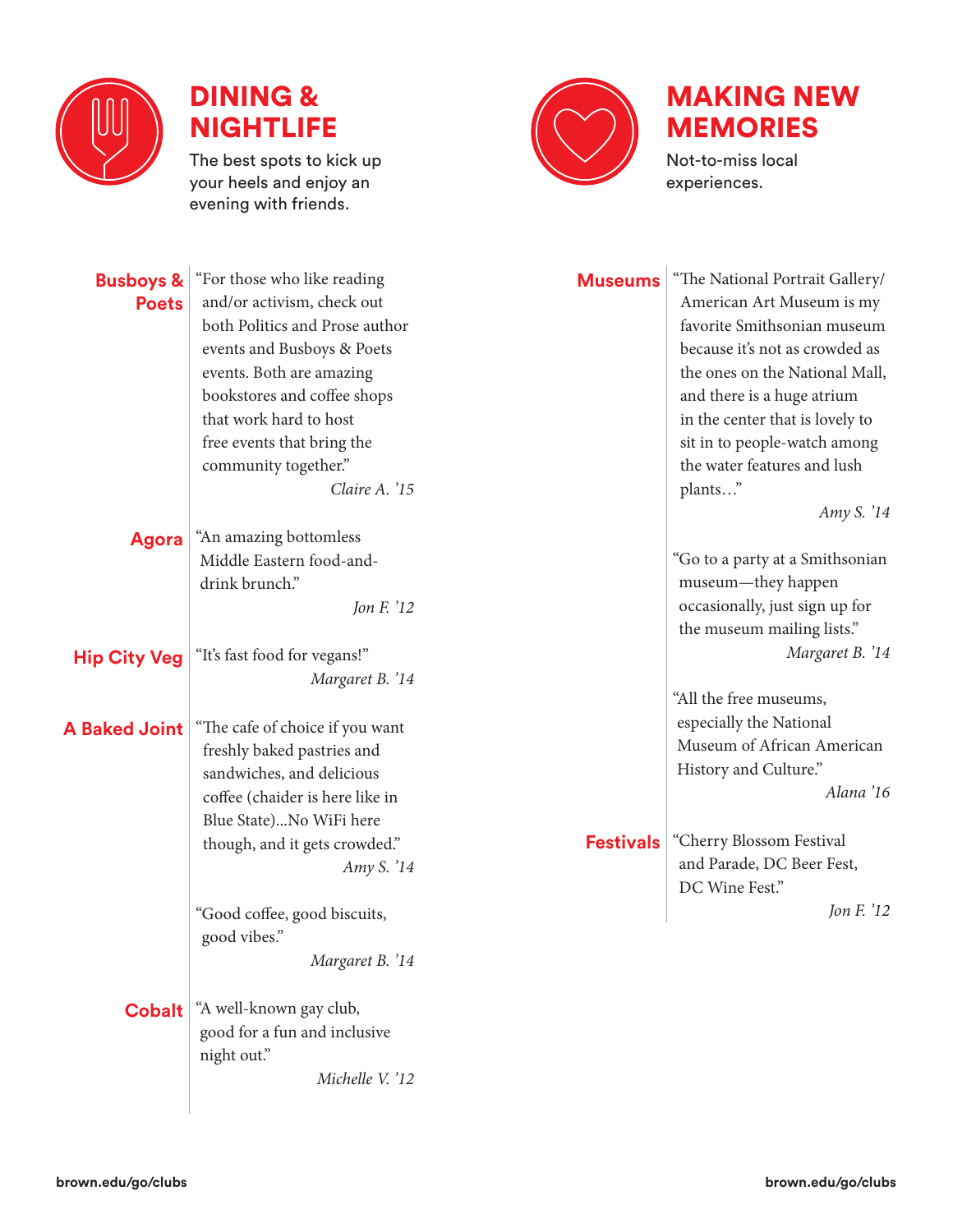

# MAKING NEW **MEMORIES**

Not-to-miss local experiences.

**Nature** "Hiking on the Billy Goat Trail, DC Funk Parade, and the US Botanical Garden in the winter."

*Katharine '12*

"Billy Goat Trail at Chesapeake & Ohio Canal National Historical Park."

*Klara Z. '15*

"Check out the free outdoor movie screenings at Georgetown Waterfront Park." *Maxine J. '16* 

**Tours** <sup>"</sup>Passport DC where the embassies open up for free tours and cultural experiences in April every year. Also, the Mansion on O Street, which has over 70 hidden doors and offers a self-guided tour." *Natasha '10* "Before you start your job, you absolutely must do a tour of NPR Headquarters. They only offer tours on weekdays at 11 am so it's virtually impossible to make time for it once you start working a 9-5. It's super cool and free!"

Klara Z. '15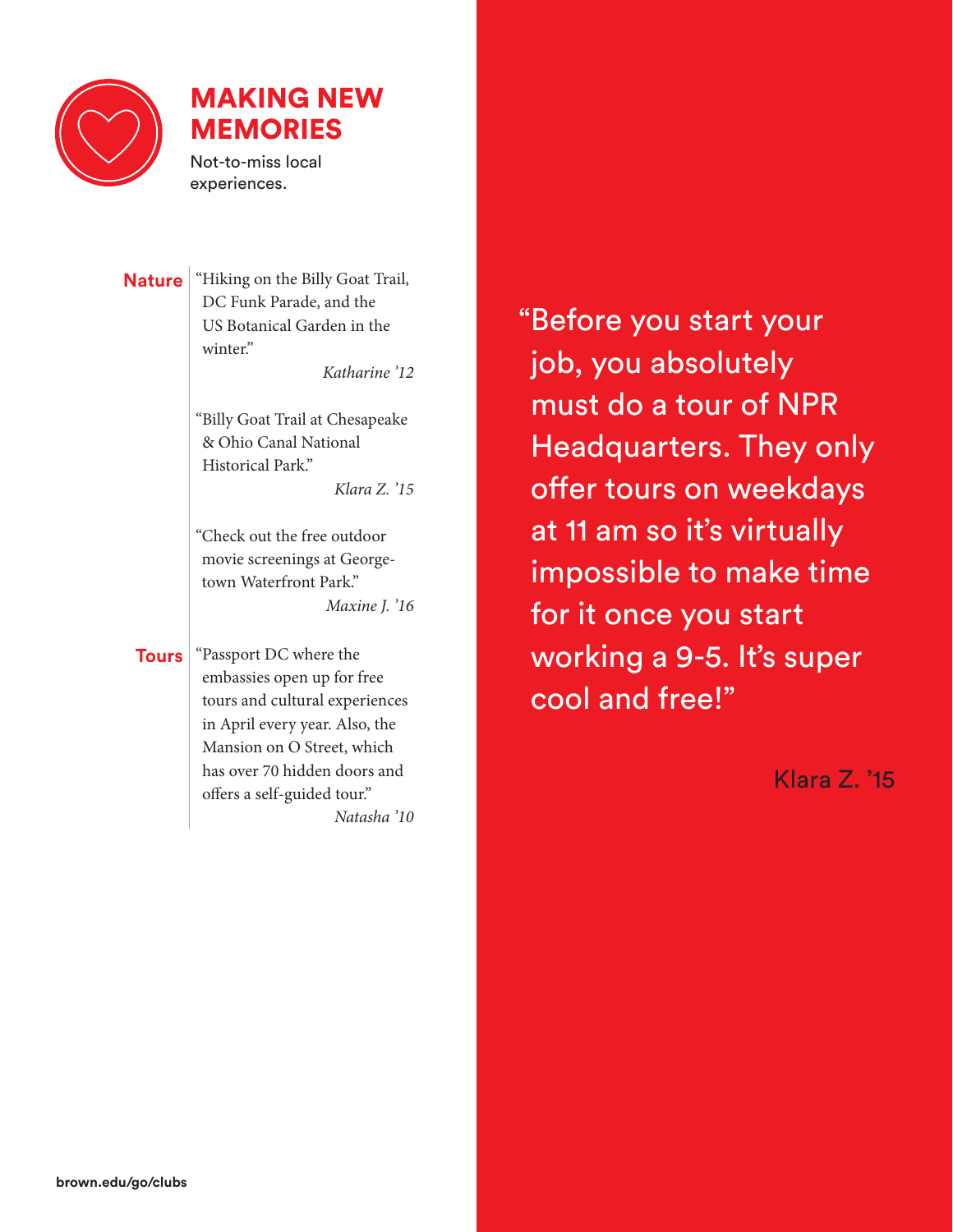

WORDS OF WISDOM

General advice and tips about adapting to your new home.

#### **Getting Around**

"Do not have a car here. Insurance and parking are bonkers, so just learn to ride the buses or spend what you save on parking to take Lyft everywhere."

*Margaret B. '14*

"DC has a great system for seeing the sights without having to use a car. Grab a CityBike and go! The best way to get places and get an endorphin boost!" *Michelle V. '12*

"Get a clipper card. Use Google maps to figure out how to use

public transit."

*Chris '13*

### **Volunteering & Social Responsibility**

"Remember that DC isn't your 'pass-through' city for political or non-profit work. Get to know the people who grew up here. Get to know people outside of the industry you work in and outside of your neighborhood because DC is very divided between class and race and you can help break that down. Remember your responsibility as a new resident is to help make DC a better place for all residents, new and old. Check out your local ANC meeting, volunteer at your local public school, and visit all parts of the city." *Claire A. '15*

### **Daily Email: 730DC**

"Sign up for 730DC. It's like Morning Mail but for young people in DC and way snarkier. It's 100% the best way to find out all of the local news, cool events, new restaurants and bars opening, and anything else you'd want to know as a young alum in DC."

*Klara Z. '15*

"Subscribe to the 730DC email newsletter for the best source of local news and events!" *Katharine M. '12*